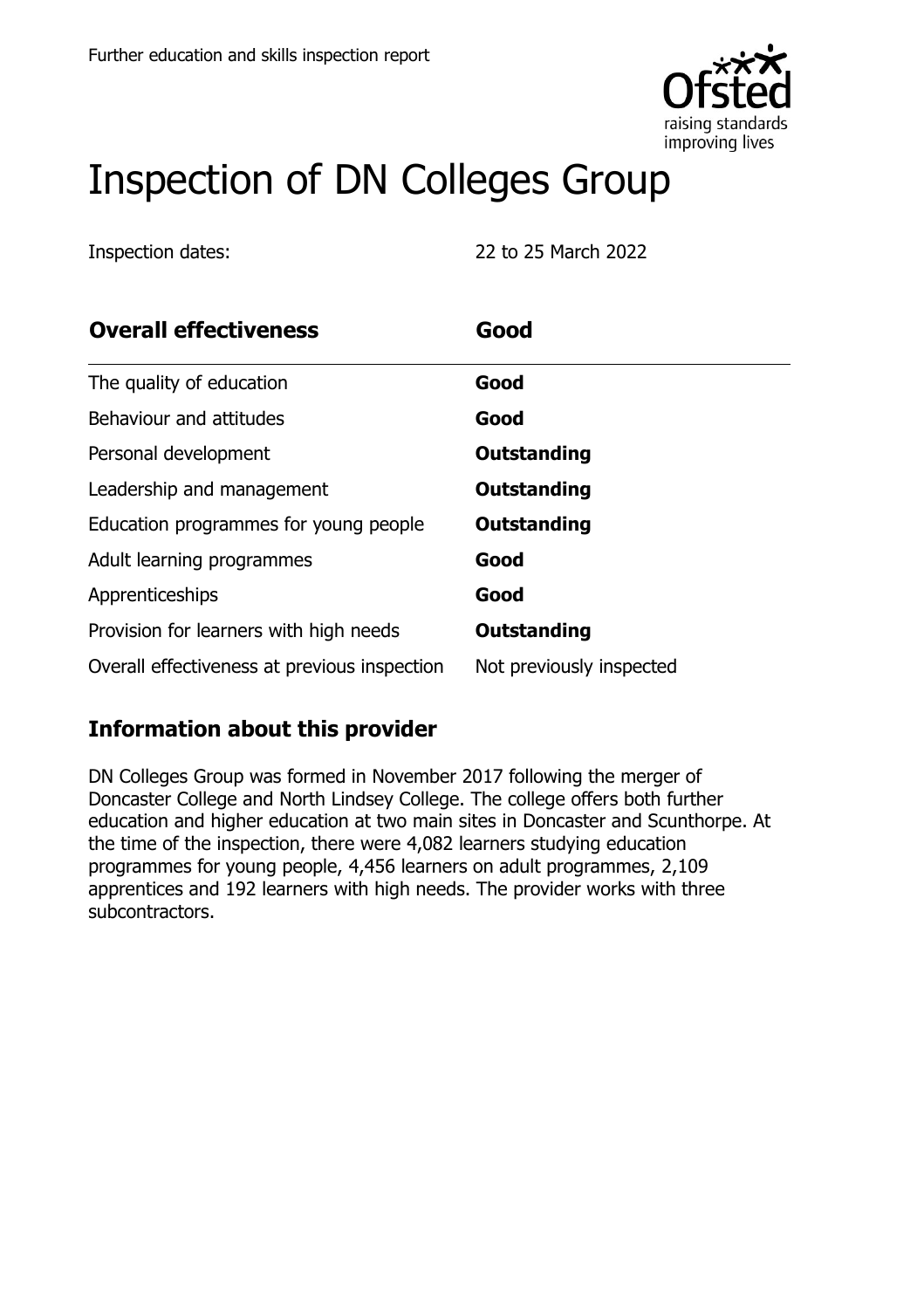

#### **What is it like to be a learner with this provider?**

Learners and apprentices thoroughly enjoy studying courses and apprenticeships that prepare them effectively for their next steps to employment and further or higher education. Younger learners, including those with high needs and with special educational needs and/or disabilities, are very well supported by their tutors and are frequently encouraged to extend their aspirations beyond their expected targets. As a result, learners and apprentices benefit from education and training that develops their knowledge and skills beyond their main qualifications. For example, learners on level 1 and level 2 plumbing courses gain a sector-approved qualification and the necessary practical skills that enable them to progress to apprenticeships or higherlevel training.

Learners and apprentices feel welcomed and respected by staff and peers at the college. They demonstrate positive attitudes to their learning and behave well in lessons. Staff set high expectations of learners and apprentices to commit to their studies, and most learners arrive at lessons on time and are prepared to learn. However, attendance is not consistently high in all areas.

Learners and apprentices fully benefit from an extensive range of interesting and exciting enrichment activities, such as participating in sports, taking part in gaming competitions and accessing highly relevant work placements. The college is recognised as a WorldSkills UK Centre of Excellence, and staff actively promote and support participation in skills competitions. Learners clearly embrace the inclusive college culture and ethos and are able to access a wide range of additional opportunities which enhance their future career prospects.

Learners and apprentices safely study in supportive learning environments. They are provided with easy access to processes for reporting any instances of bullying, harassment or wider concerns and are confident that staff would take swift and prompt actions to address any issues raised. For example, through the 'Push the Button' system, learners, apprentices and staff can report issues at any time, including during out-of-college hours. Staff promote personal safety effectively and continuously, including online safety, and learners and apprentices know who the designated safeguarding leads are and how best to contact them in the event of a safeguarding concern.

#### **What does the provider do well and what does it need to do better?**

Leaders have successfully created and realised a vision for DN Colleges Group to provide high-quality education that consistently meets local community and regional employment needs, particularly in areas where there is high economic and social deprivation. They have taken very positive steps to align the culture and sense of place of the group to their strategic aims and aspirations. Leaders engage extremely well with employers to understand their education and training needs and with sector representative bodies to gain an understanding of skills gaps in specific industries. They then closely align their curriculum to meet these needs and to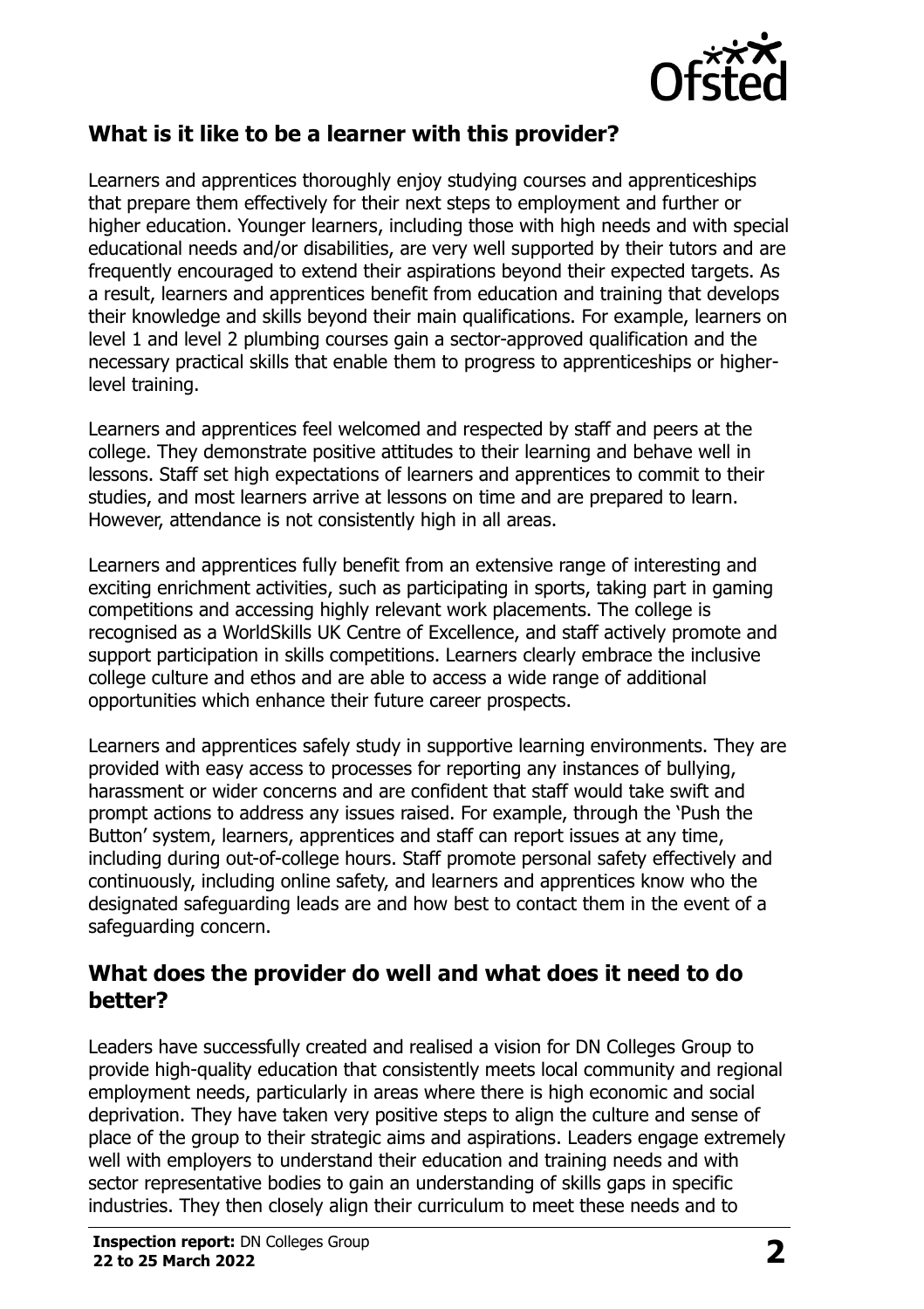

ensure that learners and apprentices gain the knowledge, skills and behaviours to become valuable and successful employees. Leaders and managers have successfully developed the curriculum to focus on regional employment priorities in areas such as manufacturing and engineering, and growth areas such as digital technologies and health and social care.

Leaders and managers have taken highly effective actions since the merger to consistently improve the quality of provision across the group. This means that most learners and apprentices benefit from high-quality teaching and training that often transforms their lives. Staff participate fully in a wide range of relevant professional development activities and increasingly feel more confident in taking risks in their planning of teaching. Because of the quality of their learning experience, most learners and apprentices progress into employment or higher education, including higher-level apprenticeships, in line with their aspirations.

Governors engage proactively with the work of the college and the curriculum. They provide a high level of challenge to senior leaders to ensure that learning programmes and apprenticeships meet the future needs of employers, learners and apprentices in their communities and regions.

Leaders subcontract specialist provision in sports and healthcare areas to organisations with relevant expertise. For example, one subcontractor provides courses for learners with specific career interests in areas such as football coaching, training and youth mentoring. This subcontractor delivers provision at specialist stadium facilities in Doncaster, and learners enjoy studying in purpose-built learning environments. Leaders have good oversight of subcontracted provision, and learners make positive progress.

Staff care for their learners and apprentices and carefully consider their needs and any barriers to learning. For example, adult learners studying courses in English for speakers of other languages can attend sessions that run throughout the day and evening. This means that these learners can attend at times that fit around their work and caring responsibilities.

Learners study in very well-resourced learning spaces and use high-quality specialist equipment and technologies. This helps them to develop relevant skills and knowledge and enhances their understanding of the industries that they aspire to work in. For example, learners studying health and social care programmes work with specialised assistive manikins which replicate humans in a real-life care suite. They work in situ on a mock ward, learning how best to respond to emergency situations, such as cardiac arrest, and how to care for patients on a ward.

Most tutors and trainers sequence their teaching well to help learners and apprentices learn and recall key concepts. On education programmes for young people, tutors very carefully sequence training by aligning theory to practical contexts, which helps learners to understand concepts more easily and retain new knowledge. However, in a few instances, including on adult access to higher education programmes, tutors do not reinforce learning sufficiently to ensure that it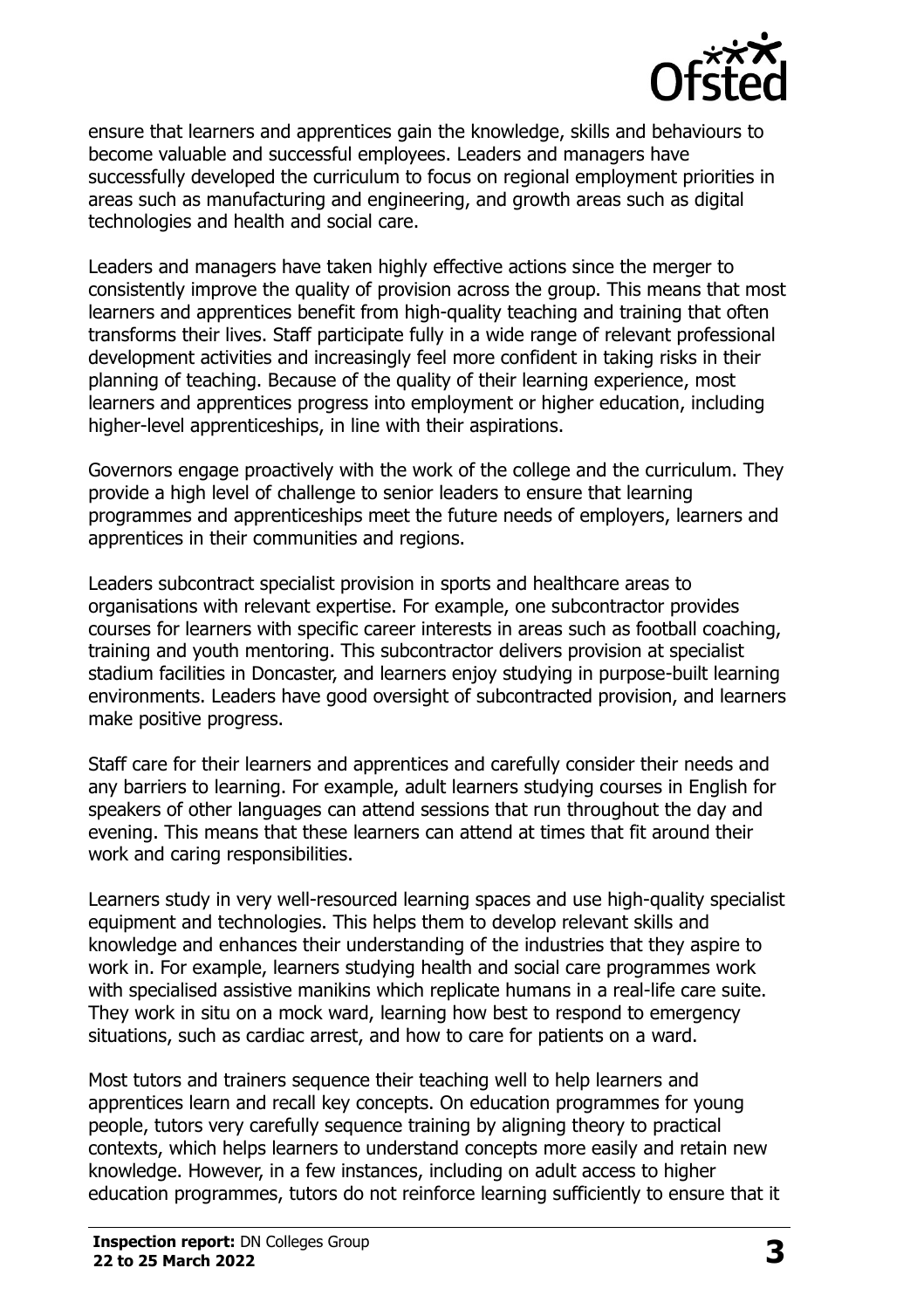

is remembered, and a few learners struggle to make connections and understand new concepts.

Tutors are very experienced in their respective fields and they use their knowledge and expertise well to plan interesting and engaging learning activities. Level 3 sports learners produce a careers guidance booklet for four different jobs in the sector as an early assignment in their course, and they use their tutors' expertise as one of their sources, informing their research with first-hand knowledge. On entry-level, 'multi-skills' study programmes, the teaching of different trades is delivered by tutors who are skilled in these trades and, as a result, learners benefit from specialist delivery.

Most tutors use assessment effectively to check learning and inform the planning of future training. For example, learners on GCSE English programmes use information from their assessments very well to identify what they have got right and the areas that they need to improve. However, in a few instances, particularly on apprenticeship provision, the quality of feedback is less strong and is often not recorded well enough to allow apprentices to revisit and understand what they need to do to improve.

Tutors successfully help learners and apprentices to extend and develop their knowledge and skills in English and mathematics. They link the development of English and mathematics skills to vocational learning effectively and help learners and apprentices to make sense of concepts by applying them to practical situations. For example, on level 3 fabrication and welding apprenticeships, apprentices correctly learn how to use the Pythagorean theorem to work out the lengths of struts needed across right-angled corners.

Tutors ensure that learners with high needs are provided with very effective support. Staff focus on ensuring that learners develop very relevant life skills and become increasingly resilient, independent and confident. For example, learners are taught to travel independently and develop social coping strategies, and they are strongly encouraged to work towards achieving their career goals.

Learners and apprentices benefit from very comprehensive and helpful careers advice and information. They are made aware of the many opportunities available to them and the next steps that they can take. They receive very effective support and guidance from the beginning of their programme from specialist staff who also support them with university and higher-level apprenticeship applications. However, a few adult learners do not receive enough information to help them understand how to achieve their longer-term career goals.

Leaders and managers have implemented an extensive, age-appropriate personal development programme for learners and apprentices that supports them in developing their knowledge, confidence and resilience. Learners and apprentices study a range of modules on topics such as fundamental British values, county lines and healthy living, and their understanding is reinforced through additional reading materials and quizzes. In addition, learners and apprentices enjoy visits from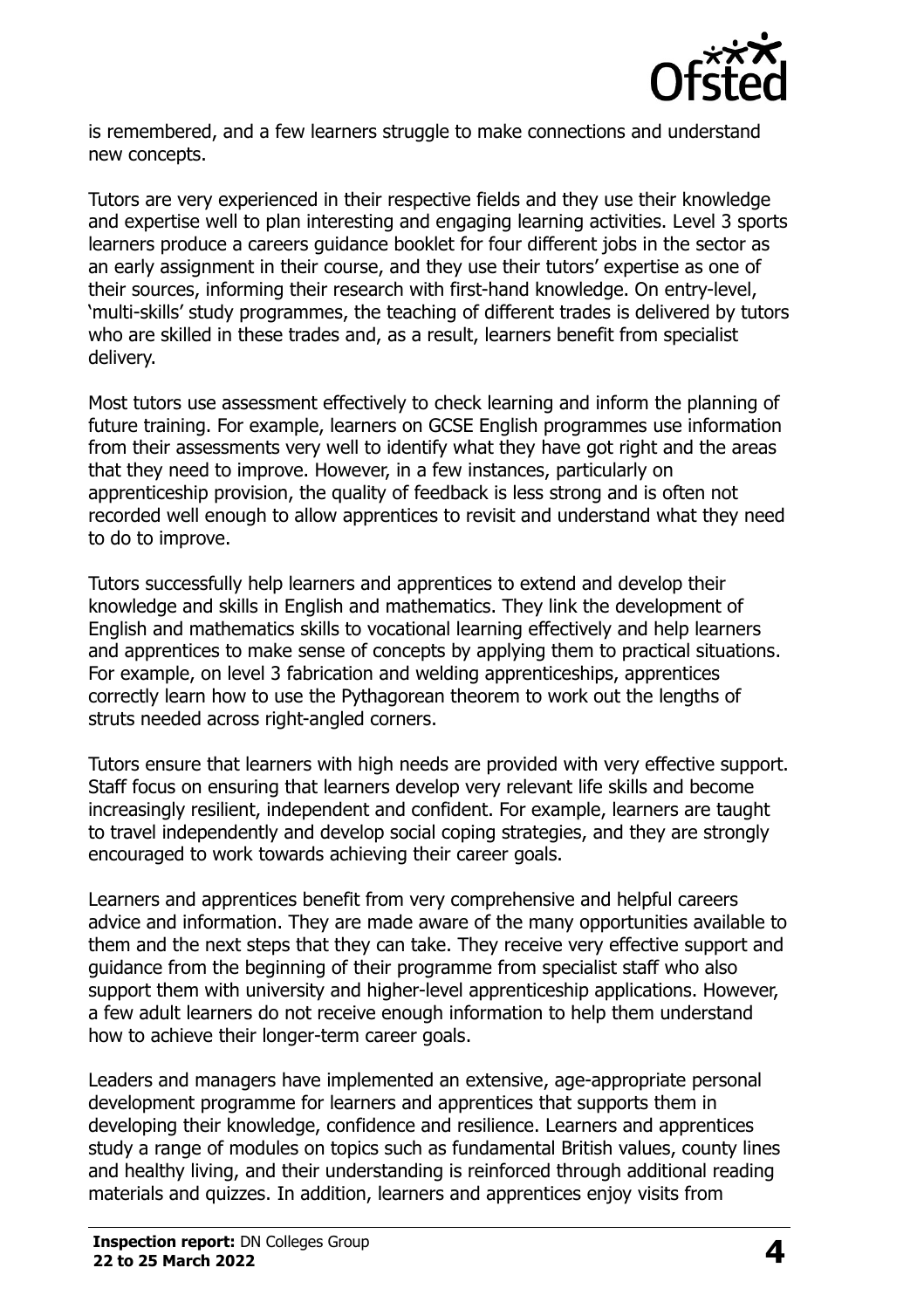

external experts which help to inform their local knowledge of risks that they may be exposed to, such as extremist behaviours, gang activity and knife crime. Apprentices on level 5 adult care apprenticeships are explicitly made aware of modern slavery and exploitation within the care sector, which helps them to understand how to stay safe and keep others safe.

#### **Safeguarding**

The arrangements for safeguarding are effective.

Leaders and managers have highly effective systems in place to ensure that safeguarding arrangements are effective. The designated safeguarding lead and deputies are very experienced and have a secure oversight of safeguarding concerns. There is a zero-tolerance culture to sexual harassment, bullying and peeron-peer abuse. Learners are highly confident that swift steps would be taken to address any safeguarding concerns.

Staff are extremely attuned to learners' and apprentices' safety and well-being, and there are extensive resources in place to support learners and apprentices in making positive choices to living well and safely. Leaders and staff are very active in promoting safe and respectful behaviours and are actively engaged in promoting positive practices, such as being champions of the White Ribbon Campaign.

#### **What does the provider need to do to improve?**

- Ensure that feedback is consistently effective for all learners and apprentices to help them improve.
- Ensure high levels of attendance across all programmes.
- Ensure that all tutors of adult learning programmes reinforce new learning so that adult learners retain information over time.
- Ensure that all adults understand how to achieve their long-term career goals.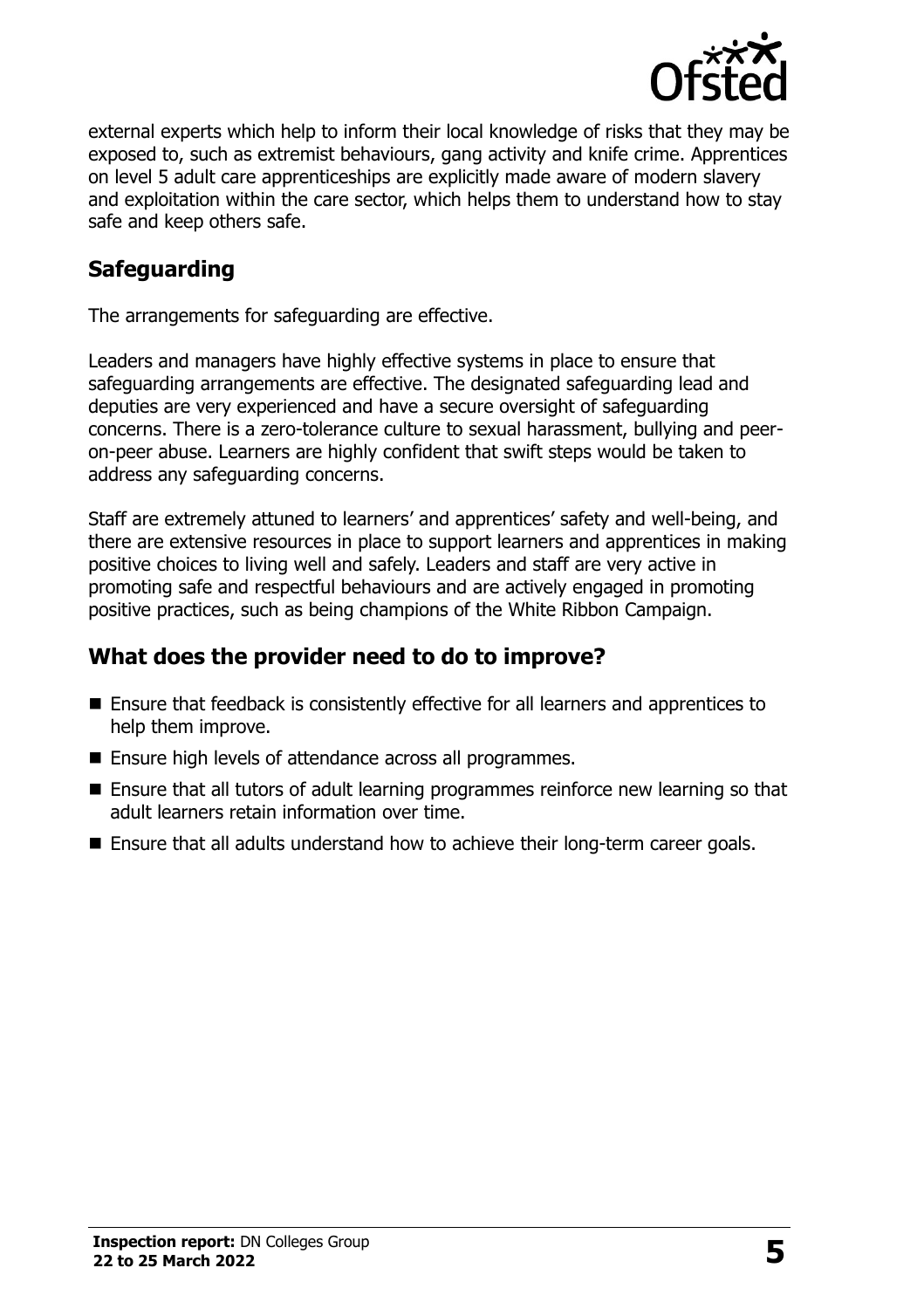

## **Provider details**

| Unique reference number     | 130587                                                                                                                                                                                                  |
|-----------------------------|---------------------------------------------------------------------------------------------------------------------------------------------------------------------------------------------------------|
| <b>Address</b>              | Kingsway<br>Scunthorpe<br><b>DN17 1AJ</b>                                                                                                                                                               |
| <b>Contact number</b>       | 01302 553553                                                                                                                                                                                            |
| Website                     | www.dncolleges.ac.uk                                                                                                                                                                                    |
| <b>Principal/CEO</b>        | Mick Lochran                                                                                                                                                                                            |
| <b>Provider type</b>        | General further education college                                                                                                                                                                       |
| Date of previous inspection | Not previously inspected                                                                                                                                                                                |
| <b>Main subcontractors</b>  | Club Doncaster Community Sports and<br><b>Education Foundation</b><br>Scunthorpe United FC Community Sports<br>and Education Trust<br>Doncaster and Bassetlaw Hospitals NHS<br><b>Foundation Trust.</b> |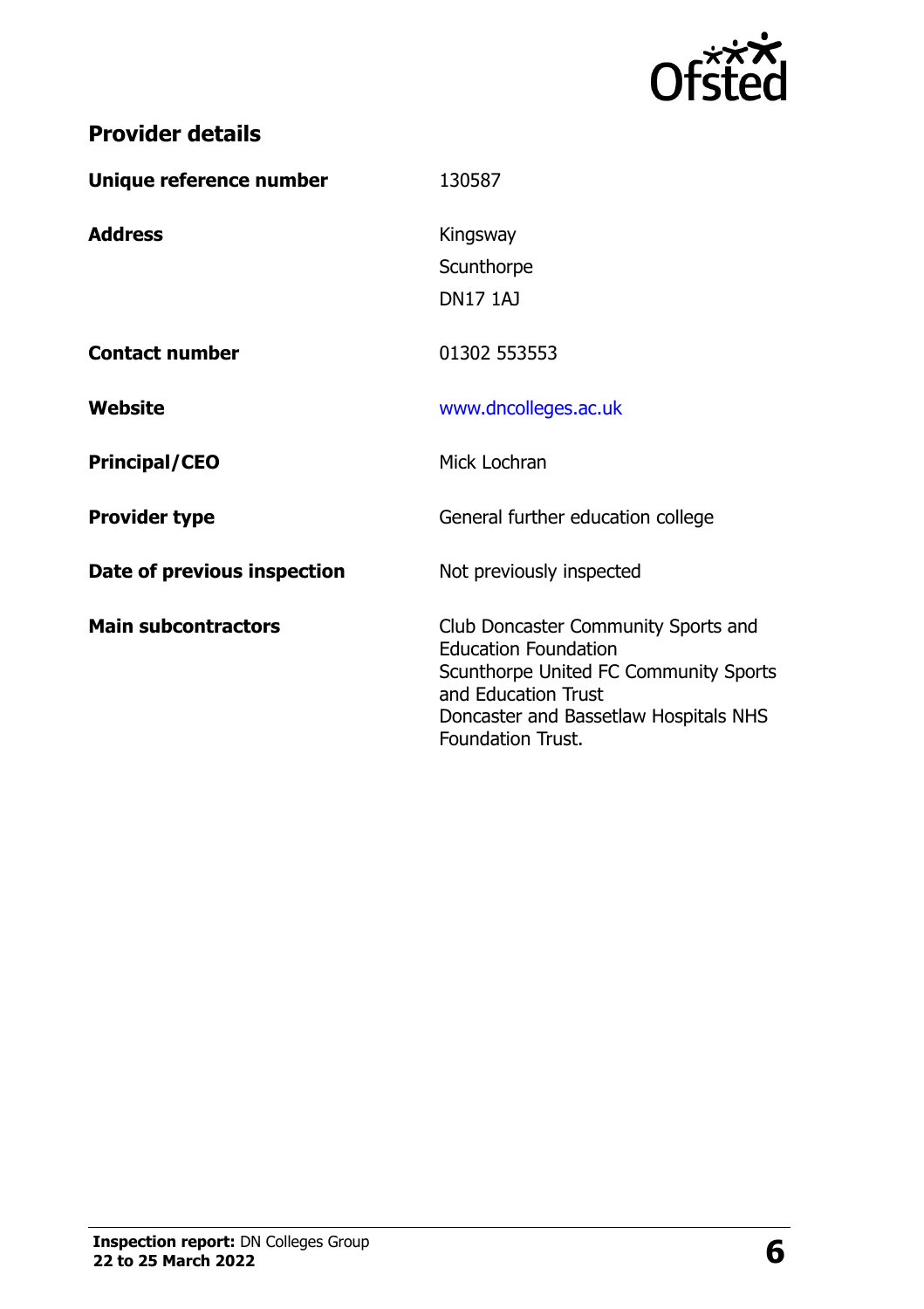

### **Information about this inspection**

The inspection team was assisted by the vice-principal, quality of education, as nominee. Inspectors took account of the provider's most recent self-assessment report and development plans, and the previous inspection report. The inspection was carried out using the [further education and skills inspection handbook](http://www.gov.uk/government/publications/further-education-and-skills-inspection-handbook-eif) and took into account all relevant provision at the provider. Inspectors collected a wide range of evidence to inform judgements, including visiting learning sessions, scrutinising learners' work, seeking the views of learners, staff and other stakeholders, and examining the provider's documentation and records.

#### **Inspection team**

Chloe Rendall, lead inspector **Her Majesty's Inspector** Hayley Lomas **Her Majesty's Inspector** Steve Hunnisett **Contract Contract Contract Contract Contract Contract Contract Contract Contract Contract Contract Contract Contract Contract Contract Contract Contract Contract Contract Contract Contract Contract Contrac** David Sykes **David Sykes Ofsted Inspector** Debra Forsythe-Conroy **Controller Controller Controller Controller Controller Controller Controller Controller Controller Controller Controller Controller Controller Controller Controller Controller Controller Controller C** Marina Gaze **Ofsted Inspector** Tanya Evans **Tanya Evans Contract Contract Contract Contract Contract Contract Contract Contract Contract Contract Contract Contract Contract Contract Contract Contract Contract Contract Contract Contract Contract Contra** Chris Wiley Ofsted Inspector Gillian Forrester **Contact Contact Contact Contact Contact Contact Contact Contact Contact Contact Contact Contact Contact Contact Contact Contact Contact Contact Contact Contact Contact Contact Contact Contact Contact Con**